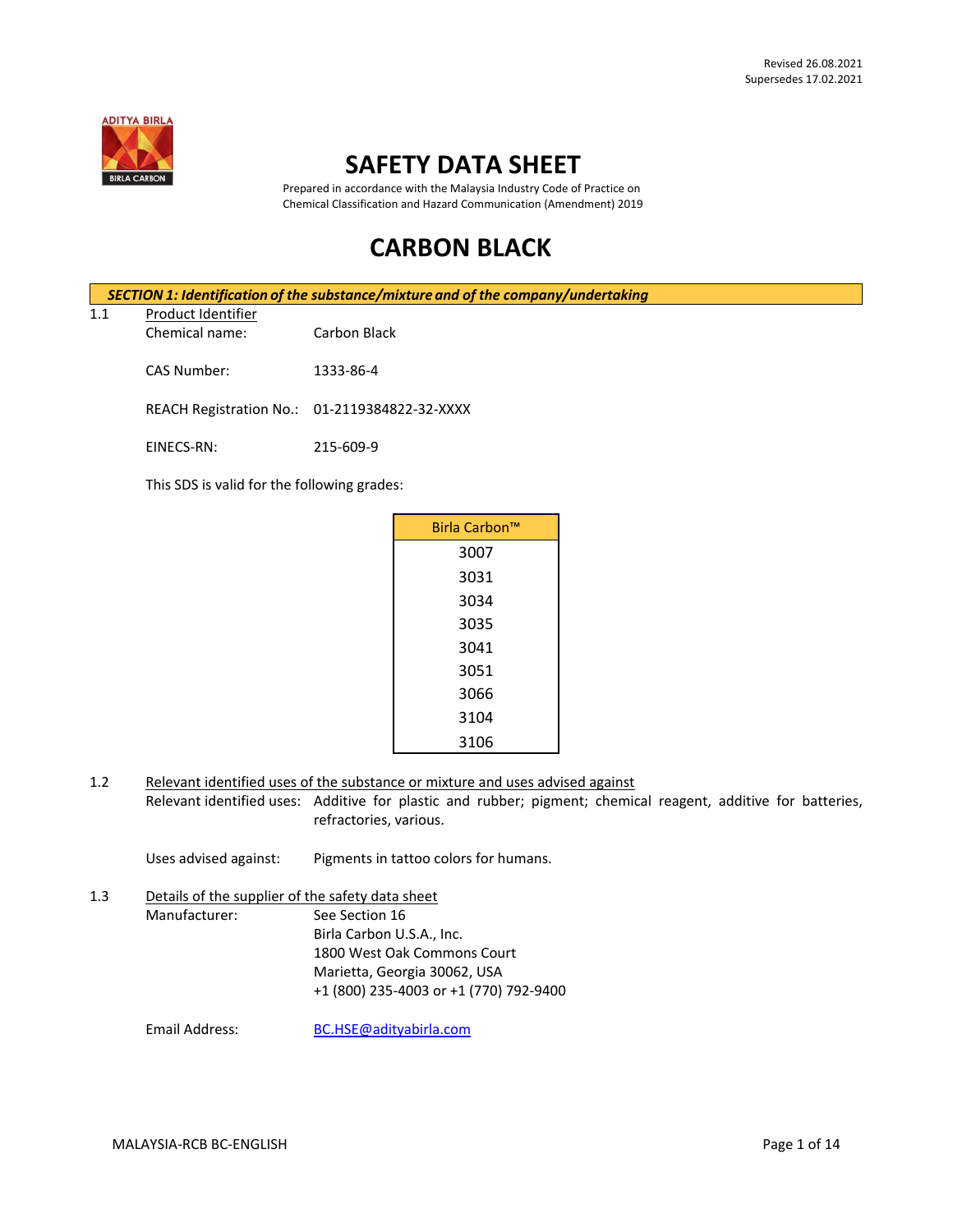Emergency Telephone Numbers:

| <b>Global Incident Response Hotline</b> |                  |                    |                   |                     |                 |
|-----------------------------------------|------------------|--------------------|-------------------|---------------------|-----------------|
| Argentina                               | +54 11 5219 8871 | China/Asia Pacific | +86 4001 2035 72  | Americas            | +1 760 476 3961 |
| Australia                               | +61 280 363 166  | Korea              | +82 070 4732 5813 | Asia Pacific        | +1 760 476 3960 |
| Brazil                                  | +55 11 4349 1907 | Mexico             | +52 55 41696225   | Europe              | +1 760 476 3962 |
| Chile                                   | +56 44 8905208   | Peru               | +51 1 708 5593    | Middle East/Africa  | +1 760 476 3959 |
| Colombia                                | +57 1 344 1317   | Thailand           | +66 2105 6177     | Non-Region Specific | +1 760 476 3971 |
| China                                   | +86 4001 2001 74 | United Kingdom     | +0 800 680 0425   | US & Canada         | +1 866 519 4752 |

#### *SECTION 2: Hazard(s) Identification*

2.1 Classification of the substance or mixture

Malaysia: According to the Industry Code of Practice on Chemicals Classification and Hazard Communication (Amendment) 2019 Part 1, Carbon Black is classified as Carcinogen Category 2 and Specific Target Organ Toxicant – Repeat Exposure (Lung) (STOT-RE) Category 1.

2.2 Label elements

Pictogram:



Signal Word: **DANGER**

Hazard statements:

H351 - Suspected of causing cancer via inhalation.

H372 - Causes damage to lungs through prolonged or repeated exposure if inhaled

Precautionary statements:

P201 - Obtain special instructions before use

- P202 Do not handle until all safety precautions have been read and understood
- P260 Do not breathe dust/fume/gas/mist/vapors/spray
- P270 Do not eat, drink or smoke when using this product
- P281 Use personal protective equipment as required

P308 + P313 - IF exposed or concerned: Get medical advice/attention

As noted in Section 11, extensive scientific data do not justify classification for Carcinogenicity 2 or STOT-RE 1 under the GHS system of self-classification.

2.3 Other hazards

This substance is classified as hazardous as a combustible dust by the United States 2012 OSHA Hazard Communication Standard (29 CFR 1910.1200) and the Canadian Hazardous Products Regulation (HPR) 2015. The signal word, hazard statement and precautionary statements in the United States and Canada are: WARNING May form combustible dust concentrations in air. Keep away from all ignition sources including heat, sparks and flame. Prevent dust accumulations to minimize explosion hazard. Do not expose to temperatures above 300°C. Hazardous products of combustion can include carbon monoxide, carbon dioxide, oxides of sulfur, and organic products.

Eye: May cause reversible mechanical irritation.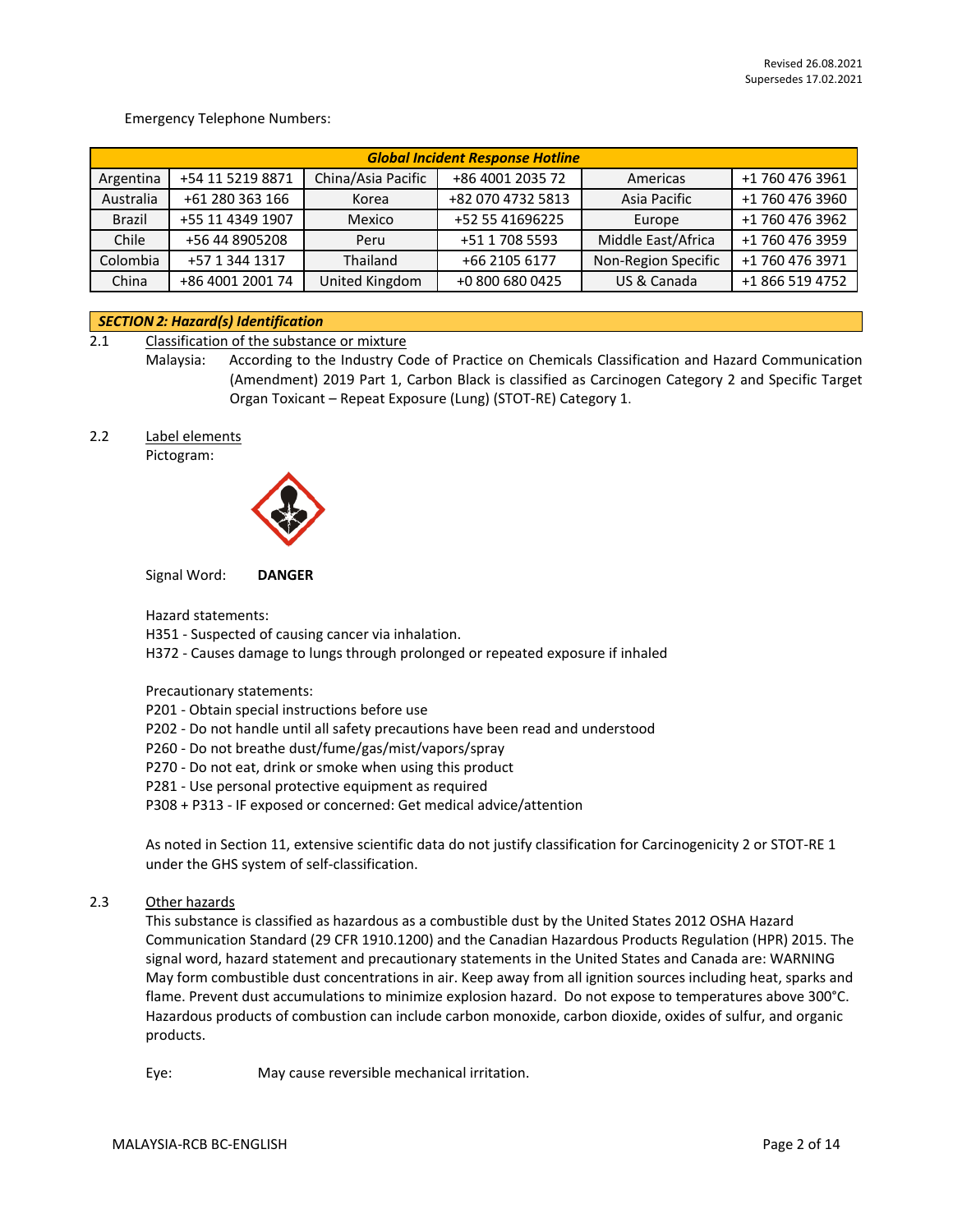- Skin: May cause mechanical irritation, soiling, and drying of skin. No cases of sensitization in humans have been reported.
- Inhalation: Dust may be irritating to the respiratory tract. Provide local exhaust ventilation. See Section 8.

Ingestion: Adverse health effects are not expected.

Carcinogenicity: Carbon black is listed by the International Agency for Research on Cancer (IARC) as a Group 2B substance (*possibly carcinogenic to humans).* See Section 11.

|                         | <b>SECTION 3: Composition/information on ingredients</b> |                                      |                                                                                                 |  |  |
|-------------------------|----------------------------------------------------------|--------------------------------------|-------------------------------------------------------------------------------------------------|--|--|
| 3.1<br><b>Substance</b> |                                                          |                                      |                                                                                                 |  |  |
|                         | 3.1.1                                                    |                                      | Carbon Black (amorphous) 100%                                                                   |  |  |
|                         |                                                          |                                      |                                                                                                 |  |  |
|                         | 3.1.2                                                    | <b>CAS Number:</b>                   | 1333-86-4                                                                                       |  |  |
|                         |                                                          |                                      |                                                                                                 |  |  |
|                         | 3.1.3                                                    | EINECS-RN:                           | 215-609-9                                                                                       |  |  |
|                         |                                                          |                                      |                                                                                                 |  |  |
|                         |                                                          | <b>SECTION 4: First-aid measures</b> |                                                                                                 |  |  |
| 4.1                     |                                                          |                                      | Description of first-aid measures                                                               |  |  |
|                         | Inhalation:                                              |                                      | Take affected persons into fresh air. If necessary, restore normal breathing through standard   |  |  |
|                         |                                                          |                                      | first aid measures.                                                                             |  |  |
|                         |                                                          |                                      |                                                                                                 |  |  |
|                         | Skin:                                                    |                                      | Wash skin with mild soap and water. If symptoms persist, seek medical attention.                |  |  |
|                         |                                                          |                                      |                                                                                                 |  |  |
|                         | Eye:                                                     |                                      | Rinse eyes thoroughly with large volumes of water keeping eyelids open. If symptoms develop,    |  |  |
|                         |                                                          |                                      | seek medical attention.                                                                         |  |  |
|                         | Ingestion:                                               |                                      | Do not induce vomiting. If conscious, give several glasses of water. Never give anything by     |  |  |
|                         |                                                          |                                      | mouth to an unconscious person.                                                                 |  |  |
|                         |                                                          |                                      |                                                                                                 |  |  |
| 4.2                     |                                                          |                                      | Most important symptoms, both acute and delayed                                                 |  |  |
|                         | Symptoms:                                                |                                      | Irritating to the eyes and respiratory tract if exposed above the occupational exposure limits. |  |  |
|                         |                                                          |                                      | See Section 2.                                                                                  |  |  |
|                         |                                                          |                                      |                                                                                                 |  |  |

4.3 Indication of any immediate medical attention and special treatment needed Note to physicians: Treat symptomatically

*SECTION 5: Fire-fighting measures* 5.1 Extinguishing media Suitable extinguishing media: Use foam, carbon dioxide  $(CO<sub>2</sub>)$ , dry chemical, or water fog. A fog spray is recommended if water is used. Unsuitable extinguishing media: Do not use high pressure media which could cause the formation of a potentially explosible dust-air mixture. 5.2 Special hazards arising from the substance or mixture Special hazards arising from the chemical: It may not be obvious that carbon black is burning unless the material is stirred and sparks are apparent. Carbon black that has been on fire should be closely observed for at least 48 hours to ensure no smoldering material is present. Hazardous Combustion Products: Carbon monoxide (CO), carbon dioxide (CO<sub>2</sub>), and oxides of sulfur.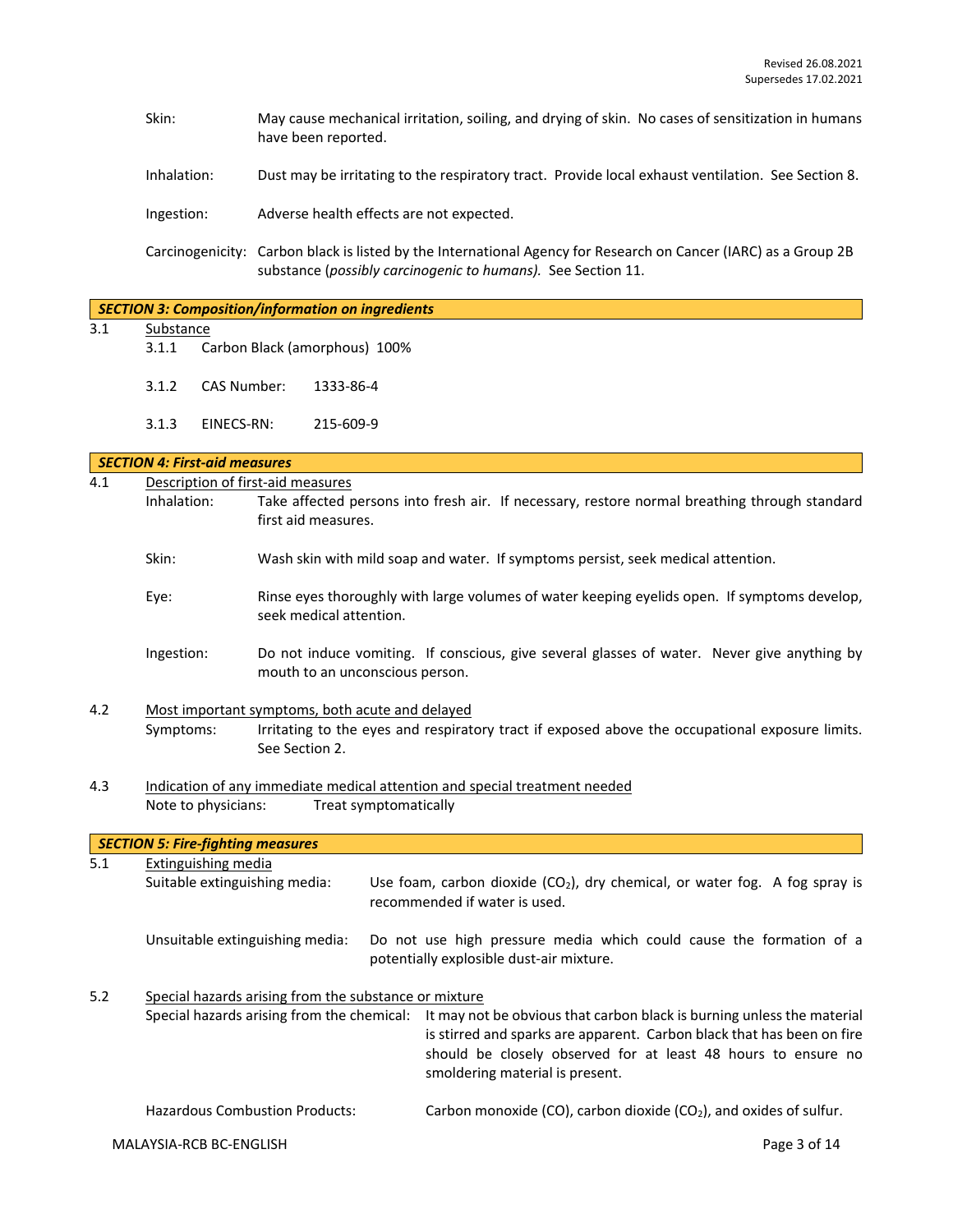5.3 Advice for fire fighters<br>Special protective equipment for fire-fighters:

Wear full protective firefighting gear, including selfcontained breathing apparatus (SCBA). Wet carbon black produces very slipper walking surfaces.

|     | <b>SECTION 6: Accidental release measures</b>                                                            |                                                                                                                                                                                                                                                                                                                                                                                                                                                                                                                                                                                                                                                                                    |  |  |  |
|-----|----------------------------------------------------------------------------------------------------------|------------------------------------------------------------------------------------------------------------------------------------------------------------------------------------------------------------------------------------------------------------------------------------------------------------------------------------------------------------------------------------------------------------------------------------------------------------------------------------------------------------------------------------------------------------------------------------------------------------------------------------------------------------------------------------|--|--|--|
| 6.1 |                                                                                                          | Personal precautions, protective equipment and emergency procedures                                                                                                                                                                                                                                                                                                                                                                                                                                                                                                                                                                                                                |  |  |  |
|     | Wet carbon black produces slippery walking surfaces. Avoid dust formation. Wear<br>Personal precautions: |                                                                                                                                                                                                                                                                                                                                                                                                                                                                                                                                                                                                                                                                                    |  |  |  |
|     |                                                                                                          | appropriate personal protective equipment and respiratory protection. See Section 8.                                                                                                                                                                                                                                                                                                                                                                                                                                                                                                                                                                                               |  |  |  |
|     | For emergency responders:                                                                                | Use personal protective equipment recommended in section 8.                                                                                                                                                                                                                                                                                                                                                                                                                                                                                                                                                                                                                        |  |  |  |
| 6.2 | <b>Environmental precautions</b>                                                                         |                                                                                                                                                                                                                                                                                                                                                                                                                                                                                                                                                                                                                                                                                    |  |  |  |
|     | Environmental precautions:                                                                               | Carbon black poses no significant environmental hazards. Contain spilled<br>product on land, if possible. As a matter of good practice, minimize<br>contamination of sewage water, soil, groundwater, drainage systems, or<br>bodies of water.                                                                                                                                                                                                                                                                                                                                                                                                                                     |  |  |  |
| 6.3 |                                                                                                          | Methods and materials for containment and cleaning up                                                                                                                                                                                                                                                                                                                                                                                                                                                                                                                                                                                                                              |  |  |  |
|     | Methods for containment:                                                                                 | Prevent further leakage or spillage if safe to do so.                                                                                                                                                                                                                                                                                                                                                                                                                                                                                                                                                                                                                              |  |  |  |
|     | Methods for cleaning up:                                                                                 | Small spills should be vacuumed when possible.<br>Dry sweeping is not<br>recommended. A vacuum equipped with high efficiency particulate air (HEPA)<br>filtration is recommended. If necessary, light water spray will reduce dust for<br>dry sweeping. Large spills may be shoveled into containers. See Section 13.                                                                                                                                                                                                                                                                                                                                                              |  |  |  |
| 6.4 | Reference to other sections                                                                              |                                                                                                                                                                                                                                                                                                                                                                                                                                                                                                                                                                                                                                                                                    |  |  |  |
|     | Reference to other sections:                                                                             | See section 8. See section 13.                                                                                                                                                                                                                                                                                                                                                                                                                                                                                                                                                                                                                                                     |  |  |  |
|     | <b>SECTION 7: Handling and storage</b>                                                                   |                                                                                                                                                                                                                                                                                                                                                                                                                                                                                                                                                                                                                                                                                    |  |  |  |
| 7.1 | Precautions for safe handling                                                                            |                                                                                                                                                                                                                                                                                                                                                                                                                                                                                                                                                                                                                                                                                    |  |  |  |
|     |                                                                                                          | Advice on safe handling: Avoid dust formation. Do not breathe dust. Provide appropriate local exhaust to<br>minimize dust formation. Do not use compressed air.                                                                                                                                                                                                                                                                                                                                                                                                                                                                                                                    |  |  |  |
|     |                                                                                                          | Take precautionary measures against static discharges. Provide adequate precautions,<br>such as electrical grounding and bonding, or inert atmospheres. Grounding of<br>equipment and conveying systems may be required under certain conditions. Safe work<br>practices include the elimination of potential ignition sources in proximity to carbon<br>black dust; good housekeeping to avoid accumulations of dust on all surfaces;<br>appropriate exhaust ventilation design and maintenance to control airborne dust levels<br>to below the applicable occupational exposure limit. If hot work is required, the<br>immediate work area must be cleared of carbon black dust. |  |  |  |
|     | General hygiene considerations:                                                                          | Handle in accordance with good industrial hygiene and safety practices.                                                                                                                                                                                                                                                                                                                                                                                                                                                                                                                                                                                                            |  |  |  |
| 7.2 |                                                                                                          | Conditions for safe storage, including any incompatibilities                                                                                                                                                                                                                                                                                                                                                                                                                                                                                                                                                                                                                       |  |  |  |
|     | Storage conditions:                                                                                      | Keep in a dry, cool, and well-ventilated location. Store away from heat, ignition sources,<br>and strong oxidizers.                                                                                                                                                                                                                                                                                                                                                                                                                                                                                                                                                                |  |  |  |
|     |                                                                                                          | Carbon black is not classifiable as a Division 4.2 self-heating substance under the UN<br>test criteria. However, current UN criteria for determining if a substance is self-heating                                                                                                                                                                                                                                                                                                                                                                                                                                                                                               |  |  |  |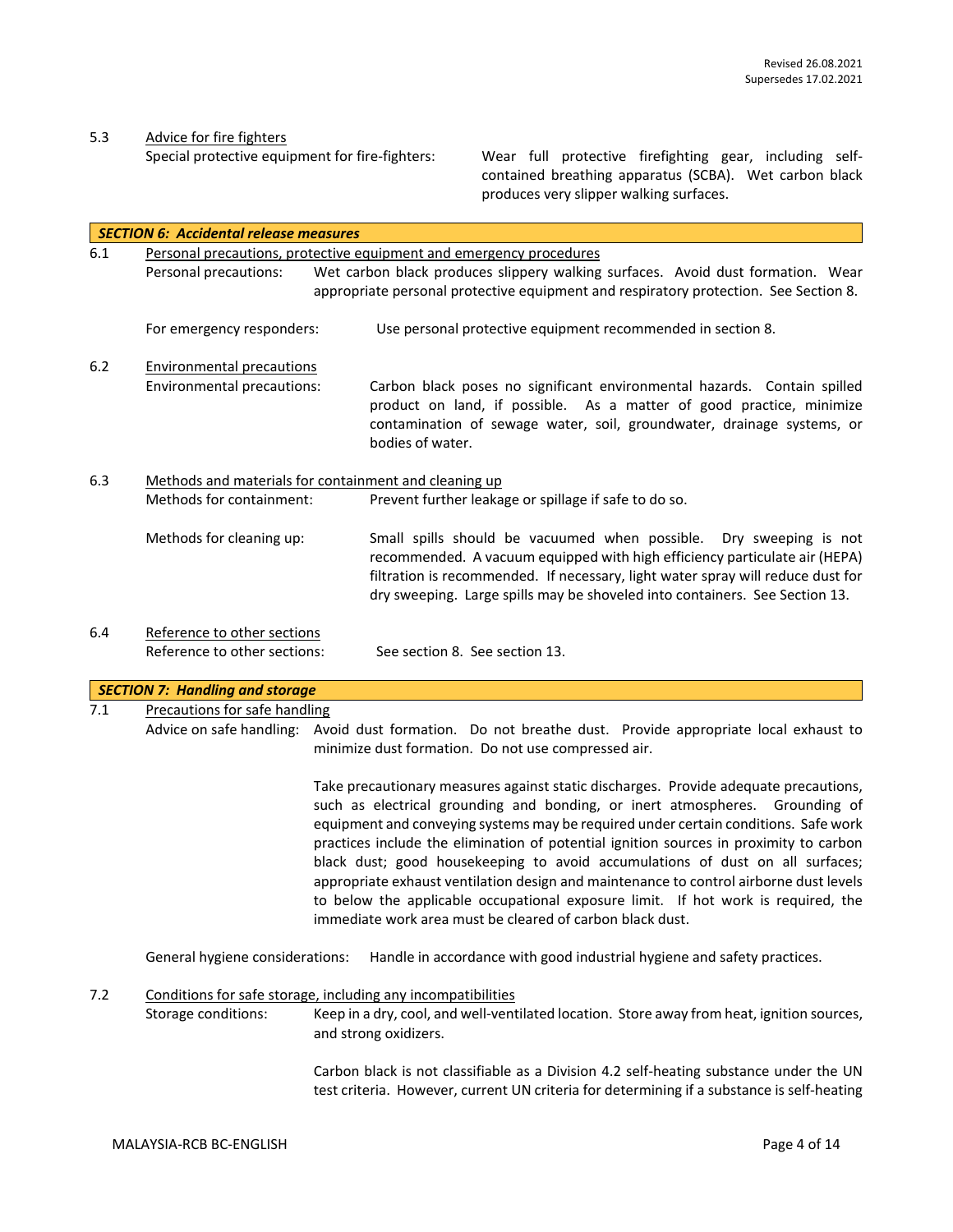is volume dependent. This classification may not be appropriate for large volume storage container.

Before entering vessels and confined spaces containing carbon black, test for adequate oxygen, flammable gases and potential toxic air contaminants. Do not allow dust to accumulate on surfaces.

Incompatible materials: Strong oxidizers.

#### 7.3 Specific end use(s)

|     | <b>Risk Management Measures:</b>                 | Per Article 14.4 of the REACH Regulation, no exposure scenario has been               |
|-----|--------------------------------------------------|---------------------------------------------------------------------------------------|
|     |                                                  | developed as the substance is not hazardous.                                          |
|     | SECTION 8: Exposure controls/personal protection |                                                                                       |
| 8.1 | Control parameters                               |                                                                                       |
|     | Exposure guidelines:                             | Representative occupational exposure limits currently available for carbon black (CAS |

number: 1333-86-4). Country listing is not all inclusive.

Country Concentration, mg/m3 Argentina 3.5, TWA Australia 3.0, TWA, inhalable Belgium 3.6, TWA Brazil 3.5, TWA Canada (Ontario) 3.0 TWA, inhalable China 4.0, TWA 8.0, TWA, STEL (15 min) Colombia 3.0, TWA, inhalable Czech Republic 2.0, TWA Egypt 3.5, TWA Finland 3.5, TWA; 7.0, STEL France – INRS 3.5, TWA/VME inhalable Germany – BeKGS527 0.5, TWA, respirable; 2.0, TWA, inhalable (DNEL values) Hong Kong 3.5, TWA Indonesia 3.5, TWA/NABs Ireland 3.5, TWA; 7.0, STEL Italy 3.5, TWA, inhalable Japan – MHLW 3.0 Japan – SOH 4.0, TWA; 1.0, TWA, respirable Korea 3.5, TWA Malaysia 3.5, TWA Mexico 3.5, TWA Russia 4.0, TWA Spain 3.5, TWA (VLA-ED) Sweden 3.0, TWA United Kingdom 3.5, TWA, inhalable; 7.0, STEL, inhalable EU REACH DNEL 2.0, TWA, inhalable; 0.5, TWA respirable United States 3.5, TWA, OSHA-PEL 3.0, TWA, ACGIH-TLV®, inhalable 3.5, TWA, NIOSH-REL

\*Please consult the current version of the standard or regulation that may apply to your operations.

| $ACGIH^*$   | American Conference of Governmental Industrial Hygienists |
|-------------|-----------------------------------------------------------|
| mg/m3       | milligrams per cubic meter                                |
| <b>DNEL</b> | Derived no-effect level                                   |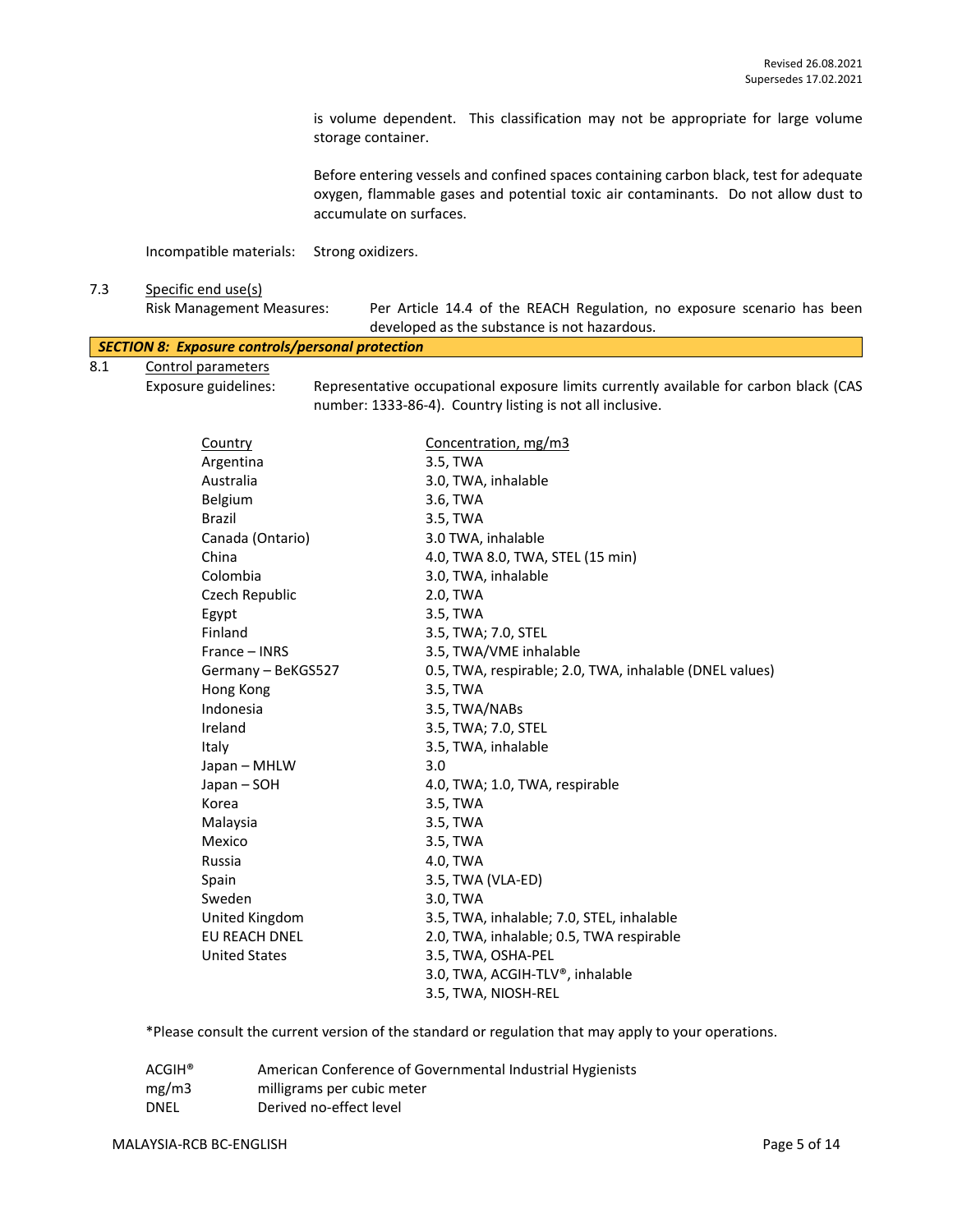- NIOSH National Institute for Occupational Safety and Health
- OSHA Occupational Safety and Health Administration
- PEL permissible exposure limit
- REL recommended exposure limit
- STEL short-term exposure limit
- TLV threshold limit value
- TWA time weighted average, eight (8) hours unless otherwise specified

Predicted No Effect Concentration: Not applicable

8.2 Exposure controls

Engineering controls: Use process enclosures and/or exhaust ventilation to keep airborne dust concentrations below the occupational exposure limit.

#### Personal Protective Equipment (PPE)

Respiratory: Approved air purifying respirator (APR) should be used where airborne dust concentrations are expected to exceed occupational exposure limits. Use a positivepressure, air supplied respirator if there is any potential for uncontrolled release, exposure levels are not known, or in circumstances where APRs may not provide adequate protection.

> When respiratory protection is required to minimize exposures to carbon black, programs should follow the requirements of the appropriate governing body for the country, province or state. Selected references to respiratory protection standards are provided below:

- OSHA 29CFR1910.134, Respiratory Protection
- CR592 Guidelines for Selection and Use of Respiratory Protective Devices (CEN)
- German/European Standard DIN/EN 143, Respiratory Protective Devices for Dusty Materials (CEN)

Hand protection: Wear protective gloves. Use a barrier cream. Wash hands and skin with mild soap and water.

- Eye/face protection: Wear safety glasses or goggles.
- Skin protection: Wear general protective clothing to minimize skin contact. Wash clothing daily. Work clothes should not be taken home.
- Other: Emergency eyewash and safety showers should be in close proximity. Wash hands and face thoroughly with mild soap before eating or drinking.

Environmental exposure controls: in accordance with all local legislation and permit requirements.

|     | <b>SECTION 9: Physical and chemical properties</b>    |                  |  |
|-----|-------------------------------------------------------|------------------|--|
| 9.1 | Information on basic physical and chemical properties |                  |  |
|     | Appearance:                                           | powder or pellet |  |
|     | Color:                                                | black            |  |
|     | Odor:                                                 | odorless         |  |
|     | Odor threshold:                                       | not applicable   |  |
|     | Melting point/freezing point:                         | not applicable   |  |
|     | Boiling point/range:                                  | not applicable   |  |
|     | Vapor pressure:                                       | not applicable   |  |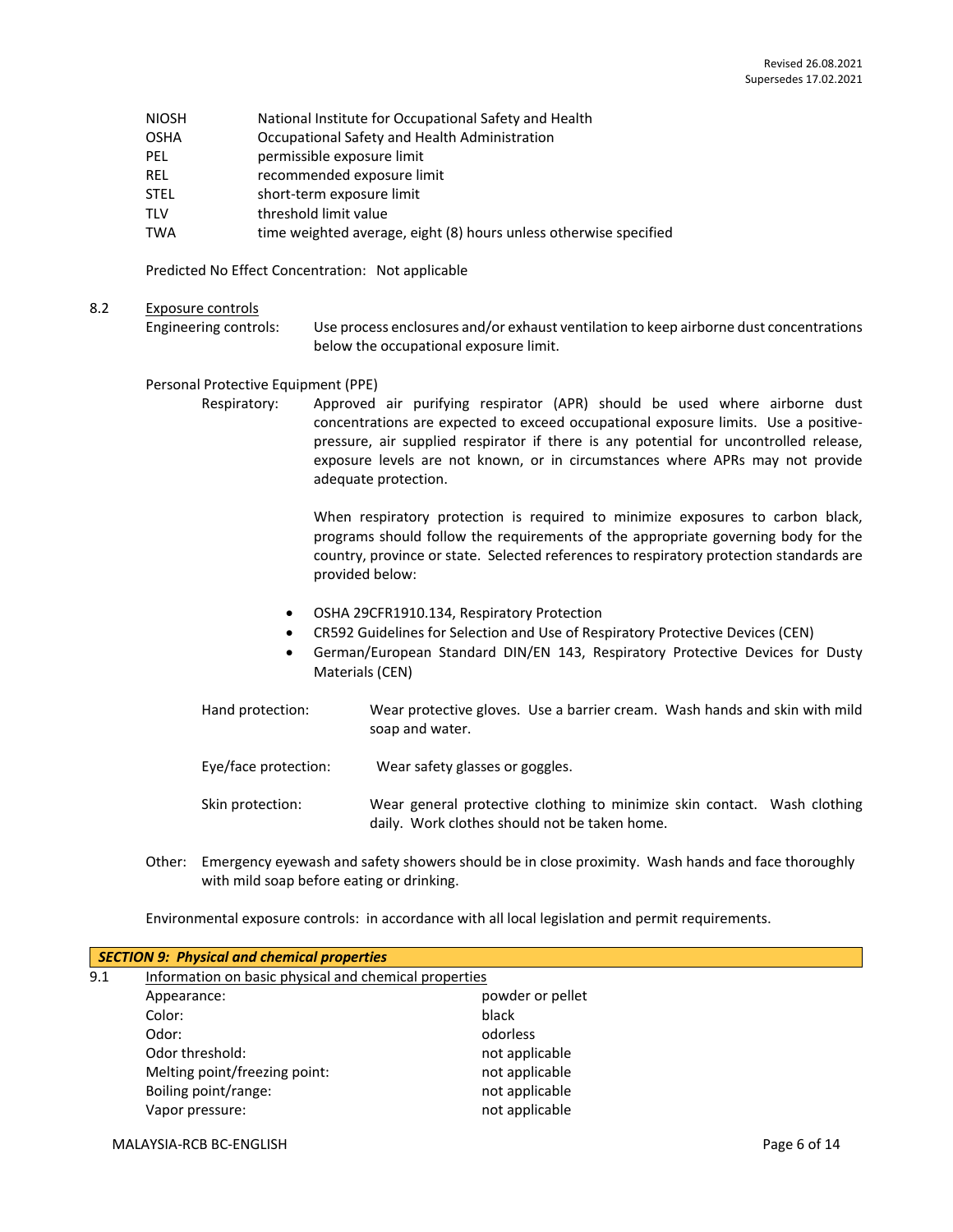|      | Vapor Density:                              | not applicable                                                               |
|------|---------------------------------------------|------------------------------------------------------------------------------|
|      | Oxidizing properties:                       | not applicable                                                               |
|      | Flash Point:                                | not applicable                                                               |
|      | Flammability:                               | not flammable                                                                |
|      | Explosive properties:                       | Dust may form explosible mixture in air                                      |
|      | Explosion limits (air):                     |                                                                              |
|      | Upper:                                      | not available                                                                |
|      | Lower:                                      | 50 $g/m^3$ (dust)                                                            |
|      | Evaporation rate:                           | not applicable                                                               |
|      | Density: (20ºC):                            | $1.7 - 1.9$ g/cm <sup>3</sup>                                                |
|      | Bulk density:                               | 1.25-40 lb/ft <sup>3</sup> , 20-640 kg/m <sup>3</sup>                        |
|      | Pellets:                                    | 200-680 kg/m <sup>3</sup>                                                    |
|      | Powder (fluffy):                            | 20-380 kg/m <sup>3</sup>                                                     |
|      | Solubility (in Water):                      | insoluble                                                                    |
|      | pH value: (ASTM 1512):                      | 4-11 [50 g/l water, 68ºF (20ºC)]                                             |
|      | Partition coefficient (n-octanol/water):    | not applicable                                                               |
|      | Viscosity:                                  | not applicable                                                               |
|      | Decomposition temperature:                  | not applicable                                                               |
|      | Auto-ignition temperature:                  | >140ºC                                                                       |
|      | Minimum Ignition temperature:               | >500ºC (BAM Furnace)(VDI 2263)                                               |
|      |                                             | >315ºC (Godberg-Greenwald Furnace)(VDI 2263)                                 |
|      | Minimum ignition energy:                    | >10,000 mJ (VDI 2263)                                                        |
|      | Ignition energy:                            | not available                                                                |
|      | Maximum absolute explosion pressure:        | 10 bar (VDI 2263)                                                            |
|      | Maximum rate of pressure rise:              | 30-400 bar/sec (VDI 2263 and ASTM E1226-88)                                  |
|      | <b>Burn Velocity:</b>                       | > 45 seconds (not classified as "highly flammable" or "easily                |
|      |                                             | ignitable")                                                                  |
|      | <b>Kst Value:</b>                           | not available                                                                |
|      | Dust explosion classification:              | ST <sub>1</sub>                                                              |
|      | Decomposition temperature:                  | not applicable                                                               |
|      |                                             |                                                                              |
| 9.2  | Other information                           |                                                                              |
|      | Not available                               |                                                                              |
|      | <b>SECTION 10: Stability and reactivity</b> |                                                                              |
| 10.1 | Reactivity                                  |                                                                              |
|      | Reactivity:                                 | May react exothermically upon contact with strong oxidizers.                 |
|      |                                             |                                                                              |
| 10.2 | Chemical stability                          |                                                                              |
|      | Stability:                                  | Stable under normal ambient conditions.                                      |
|      |                                             |                                                                              |
|      | <b>Explosion data</b>                       |                                                                              |
|      | Sensitivity to mechanical impact:           | Not sensitive to mechanical impact                                           |
|      |                                             |                                                                              |
|      | Sensitivity to static discharge:            | Dust may form explosible mixture in air. Avoid dust formation. Do not create |
|      |                                             | a dust cloud. Take precautionary measures against static discharges. Ensure  |
|      |                                             | all equipment is earthed/grounded before beginning transfer operation.       |
|      |                                             |                                                                              |
| 10.3 | Possibility of hazardous reactions          |                                                                              |

Hazardous polymerization: Does not occur.

Possibility of hazardous reactions: None under normal conditions.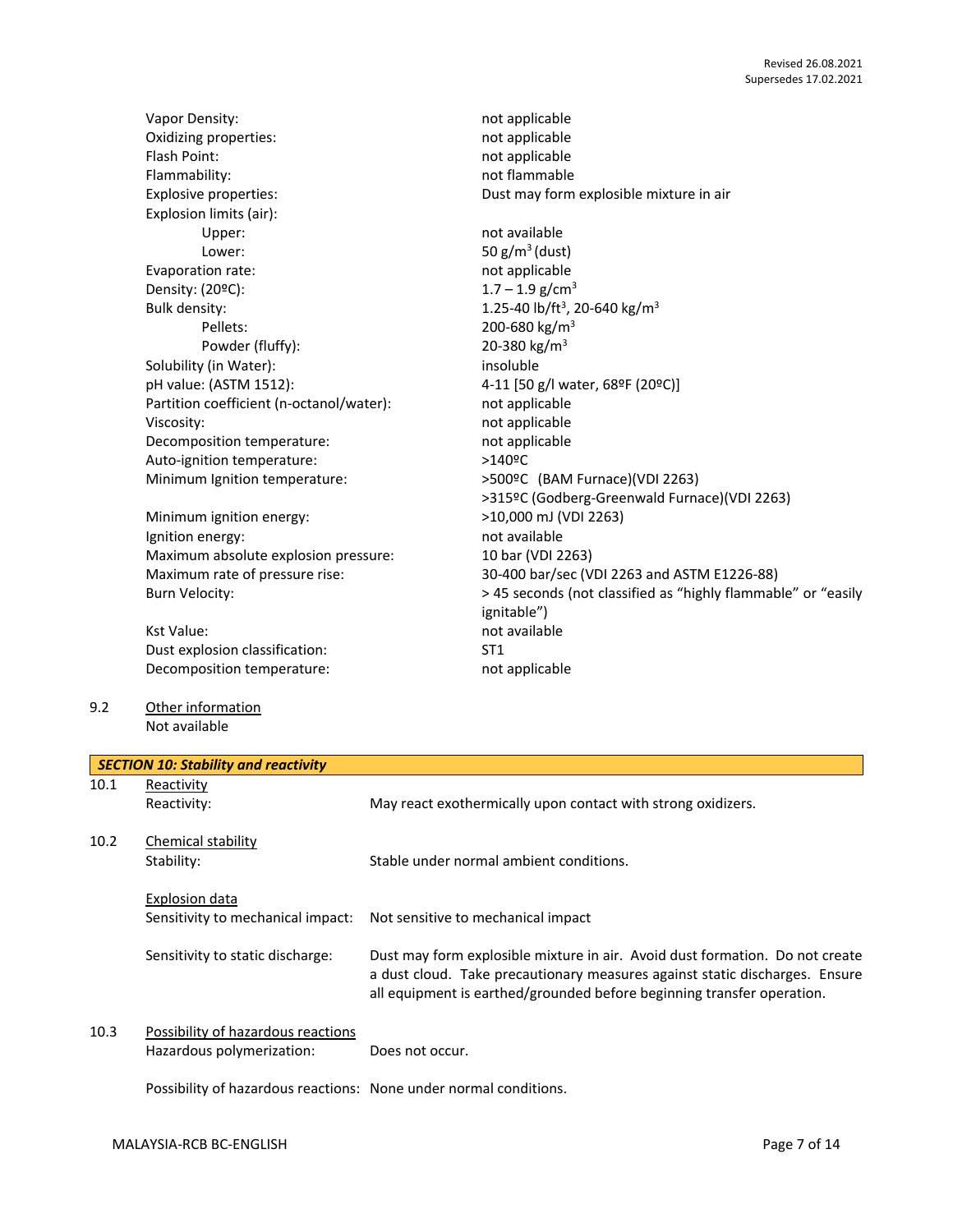# 10.4 Conditions to avoid:<br>Conditions to avoid:

Avoid high temperatures >400°C (>752°F) and sources of ignition.

10.5 Incompatible materials Incompatible materials: Strong oxidizers.

10.6 Hazardous decomposition products Hazardous decomposition products: Carbon monoxide, carbon dioxide, organic products of combustion, oxides of sulfur.

*SECTION 11: Toxicological information* 11.1 Information on toxicological effects

| <u>Information on toxicological effects</u>                                                                                                                                                                                                                                                                                                                                                                                                                                                                                               |
|-------------------------------------------------------------------------------------------------------------------------------------------------------------------------------------------------------------------------------------------------------------------------------------------------------------------------------------------------------------------------------------------------------------------------------------------------------------------------------------------------------------------------------------------|
|                                                                                                                                                                                                                                                                                                                                                                                                                                                                                                                                           |
| LD <sub>50</sub> (rat) > 8000 mg/kg. (Equivalent to OECD TG 401)                                                                                                                                                                                                                                                                                                                                                                                                                                                                          |
| No data available                                                                                                                                                                                                                                                                                                                                                                                                                                                                                                                         |
| No data available                                                                                                                                                                                                                                                                                                                                                                                                                                                                                                                         |
| Rabbit: not irritating. (Equivalent to OECD TG 404)<br>Edema = $0$ (max. attainable irritation score: 4)<br>Erythema = 0 (max. attainable irritation score: 4)<br>Assessment: Not irritating to skin.                                                                                                                                                                                                                                                                                                                                     |
| Rabbit: not irritating. (OECD TG 405)                                                                                                                                                                                                                                                                                                                                                                                                                                                                                                     |
| Cornea: 0 (max. attainable irritation score: 4)                                                                                                                                                                                                                                                                                                                                                                                                                                                                                           |
| Iris: 0 (max. attainable irritation score: 2)                                                                                                                                                                                                                                                                                                                                                                                                                                                                                             |
| Conjunctivae: 0 (max. attainable irritation score: 3)                                                                                                                                                                                                                                                                                                                                                                                                                                                                                     |
| Chemosis: 0 (max. attainable irritation score: 4)                                                                                                                                                                                                                                                                                                                                                                                                                                                                                         |
| Assessment: Not irritating to the eyes.                                                                                                                                                                                                                                                                                                                                                                                                                                                                                                   |
| Guinea pig skin (Buehler Test): Not sensitizing (OECD TG 406)                                                                                                                                                                                                                                                                                                                                                                                                                                                                             |
| Assessment: Not sensitizing in animals.                                                                                                                                                                                                                                                                                                                                                                                                                                                                                                   |
| No cases of sensitization in humans have been reported.                                                                                                                                                                                                                                                                                                                                                                                                                                                                                   |
| In vitro: Carbon black is not suitable to be tested directly in bacterial (Ames<br>test) and other in vitro systems because of its insolubility. However, when<br>organic solvent extracts of carbon black have been tested, results showed no<br>mutagenic effects. Organic solvent extracts of carbon black can contain traces<br>of polycyclic aromatic hydrocarbons (PAHs). A study to examine the<br>bioavailability of these PAHs showed that they are very tightly bound to carbon<br>black and are not bioavailable (Borm, 2005). |
| In vivo: In an experimental investigation, mutational changes in the hprt ene<br>were reported in alveolar epithelial cells in the rat following inhalation<br>exposure to carbon black (Driscoll, 1997). This observation is considered to be<br>rat-specific and a consequence of "lung overload," which leads to chronic<br>inflammation and release of reactive oxygen species. This is considered to be<br>a secondary genotoxic effect and, thus, carbon black itself would not be<br>considered to be mutagenic.                   |
|                                                                                                                                                                                                                                                                                                                                                                                                                                                                                                                                           |

Assessment: *In vivo* mutagenicity in rats occurs by mechanisms secondary to a threshold effect and is a consequence of "lung overload," which leads to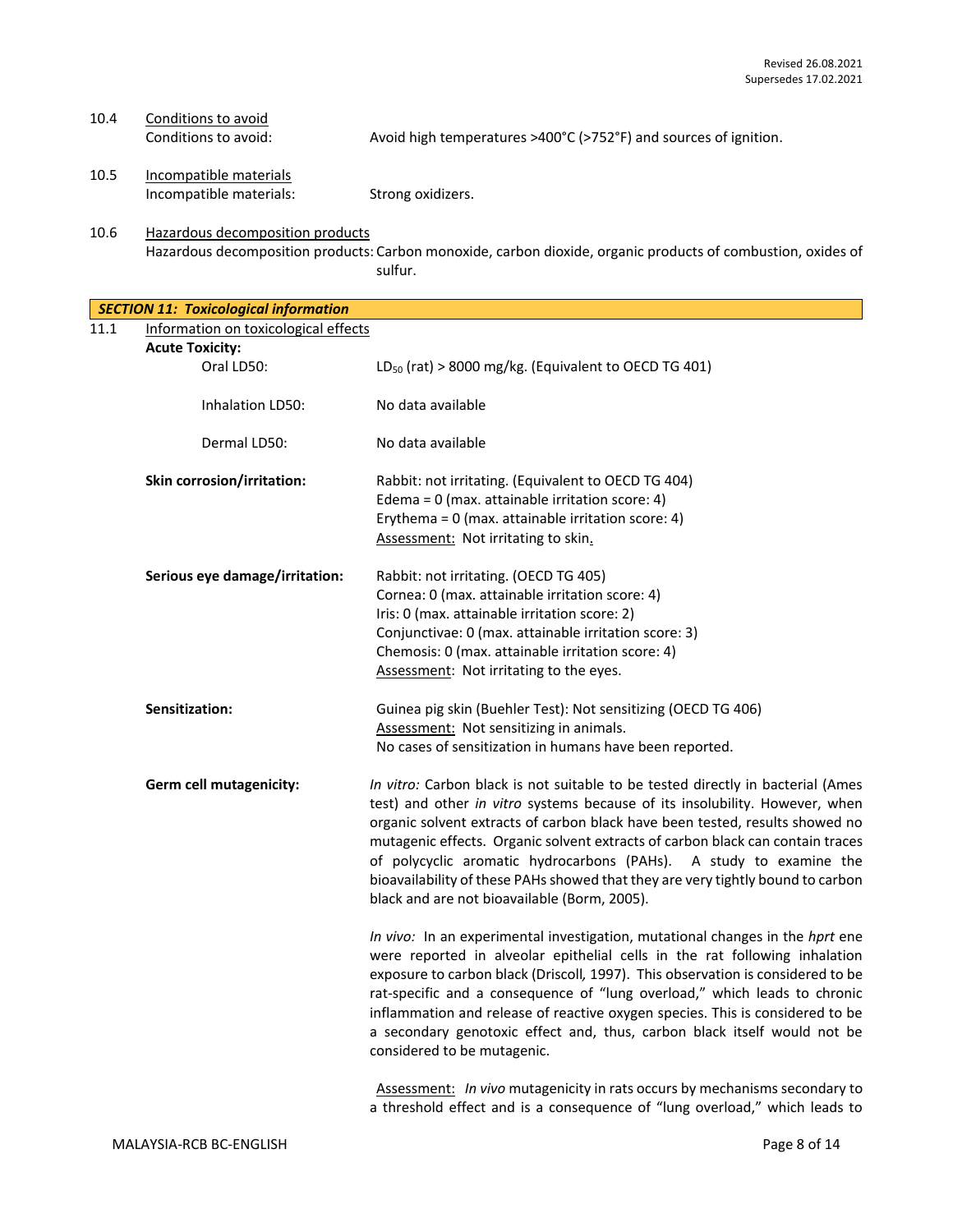chronic inflammation and the release of genotoxic oxygen species. This mechanism is considered to be a secondary genotoxic effect and, thus, carbon black itself would not be considered to be mutagenic.

**Carcinogenicity:** Animal toxicity Rat, oral, duration 2 years. Effect: no tumors. Mouse, oral, duration 2 years. Effect: no tumors. Mouse, dermal, duration 18 months. Effect: no skin tumors. Rat, inhalation, duration 2 years. Target organ: lungs. Effect: inflammation, fibrosis, tumors.

> Note: Tumors in the rat lung are considered to be related to "lung overload" rather than to a specific chemical effect of carbon black itself in the lung. These effects in rats have been reported in many studies on other poorly soluble inorganic particles and appear to be rat specific (ILSI, 2000). Tumors have not been observed in other species (i.e., mouse and hamster) for carbon black or other poorly soluble particles under similar circumstances and study conditions.

#### Mortality studies (human data)

A study on carbon black production workers in the UK (Sorahan, 2001) found an increased risk of lung cancer in two of the five plants studied; however, the increase was not related to the dose of carbon black. Thus, the authors did not consider the increased risk in lung cancer to be due to carbon black exposure. A German study of carbon black workers at one plant (Morfeld, 2006; Buechte, 2006) found a similar increase in lung cancer risk but, like the Sorahan, 2001 (UK study), found no association with carbon black exposure. A large US study of 18 plants showed a reduction in lung cancer risk in carbon black production workers (Dell*,* 2006). Based upon these studies, the February 2006 Working Group at the International Agency for Research on Cancer (IARC) concluded that the human evidence for carcinogenicity was *inadequate* (IARC, 2010).

Since the IARC evaluation of carbon black, Sorahan and Harrington (2007) have re-analyzed the UK study data using an alternative exposure hypothesis and found a positive association with carbon black exposure in two of the five plants. The same exposure hypothesis was applied by Morfeld and McCunney (2009) to the German cohort; in contrast, they found no association between carbon black exposure and lung cancer risk and, thus, no support for the alternative exposure hypothesis used by Sorahan and Harrington.

Overall, as a result of these detailed investigations, no causative link between carbon black exposure and cancer risk in humans has been demonstrated.

#### IARC cancer classification

In 2006 IARC re-affirmed its 1995 finding that there is *"inadequate evidence"* from human health studies to assess whether carbon black causes cancer in humans. IARC concluded that there is *"sufficient evidence*" in experimental animal studies for the carcinogenicity of carbon black. IARC's overall evaluation is that carbon black is *"possibly carcinogenic to humans (Group 2B)".* This conclusion was based on IARC's guidelines, which generally require such a classification if one species exhibits carcinogenicity in two or more animal studies (IARC, 2010).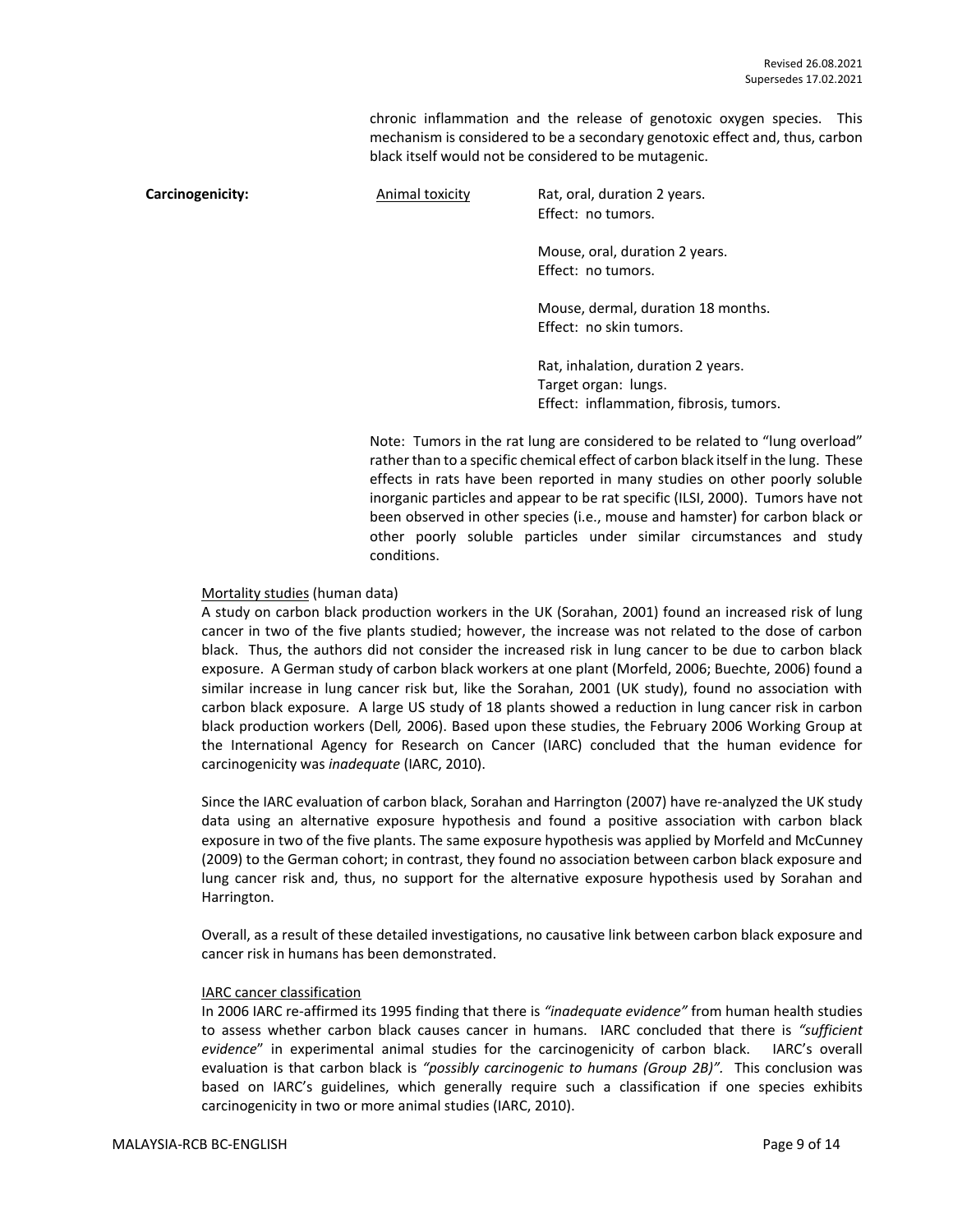Solvent extracts of carbon black were used in one study of rats in which skin tumors were found after dermal application and several studies of mice in which sarcomas were found following subcutaneous injection. IARC concluded that there was *"sufficient evidence"* that carbon black extracts can cause cancer in animals (Group 2B).

#### ACGIH cancer classification

Confirmed Animal Carcinogen with Unknown Relevance to Humans (Category A3 Carcinogen).

Assessment: Applying the guidelines of self-classification under the Globally Harmonized System of Classification and Labeling of Chemicals, carbon black is not classified as a carcinogen. Lung tumors are induced in rats as a result of repeated exposure to inert, poorly soluble particles like carbon black and other poorly soluble particles. Rat tumors are a result of a secondary non-genotoxic mechanism associated with the phenomenon of lung overload. This is a species-specific mechanism that has questionable relevance for classification in humans. In support of this opinion, the CLP Guidance for Specific Target Organ Toxicity – Repeated Exposure (STOT-RE), cites lung overload under mechanisms not relevant to humans. Human health studies show that exposure to carbon black does not increase the risk of carcinogenicity.

**Reproductive and developmental toxicity:** Assessment: No effects on reproductive organs or fetal development have been reported in long-term repeated dose toxicity studies in animals.

**Specific target organ toxicity – single exposure (STOT-SE):** Assessment: Based on available data, specific

target organ toxicity is not expected after single oral, single inhalation, or single dermal exposure.

#### **Specific target organ toxicity – repeated exposure (STOT-RE):**

Animal toxicity

Repeated dose toxicity: inhalation (rat), 90 days, No Observed Adverse Effect Concentration (NOAEC) = 1.1 mg/m<sup>3</sup> (respirable)

Target organ/effects at higher doses are lung inflammation, hyperplasia, and fibrosis.

Repeated dose toxicity: oral (mouse), 2 yrs, No Observed Effect Level (NOEL) = 137 mg/kg (body wt.)

Repeated dose toxicity: oral (rat), 2 yrs, NOEL = 52 mg/kg (body wt.)

Although carbon black produces pulmonary irritation, cellular proliferation, fibrosis, and lung tumors in the rat under conditions of lung overload, there is evidence to demonstrate that this response is principally a species-specific response that is not relevant to humans.

#### Morbidity studies (human data)

Results of epidemiological studies of carbon black production workers suggest that cumulative exposure to carbon black may result in small, non-clinical decrements in lung function. A U.S. respiratory morbidity study suggested a 27 ml decline in FEV<sub>1</sub> from a 1 mg/m<sup>3</sup> 8 hour TWA daily (inhalable fraction) exposure over a 40-year period (Harber, 2003). An earlier European investigation suggested that exposure to 1 mg/m<sup>3</sup> (inhalable fraction) of carbon black over a 40-year working lifetime would result in a 48 ml decline in FEV<sub>1</sub> (Gardiner, 2001). However, the estimates from both studies were only of borderline statistical significance. Normal age-related decline over a similar period of time would be approximately 1200 ml.

MALAYSIA-RCB BC-ENGLISH **Page 10** of 14 In the U.S. study, 9% of the highest non-smokers exposure group (in contrast to 5% of the unexposed group) reported symptoms consistent with chronic bronchitis. In the European study, methodological limitations in the administration of the questionnaire limit the conclusions that can be drawn about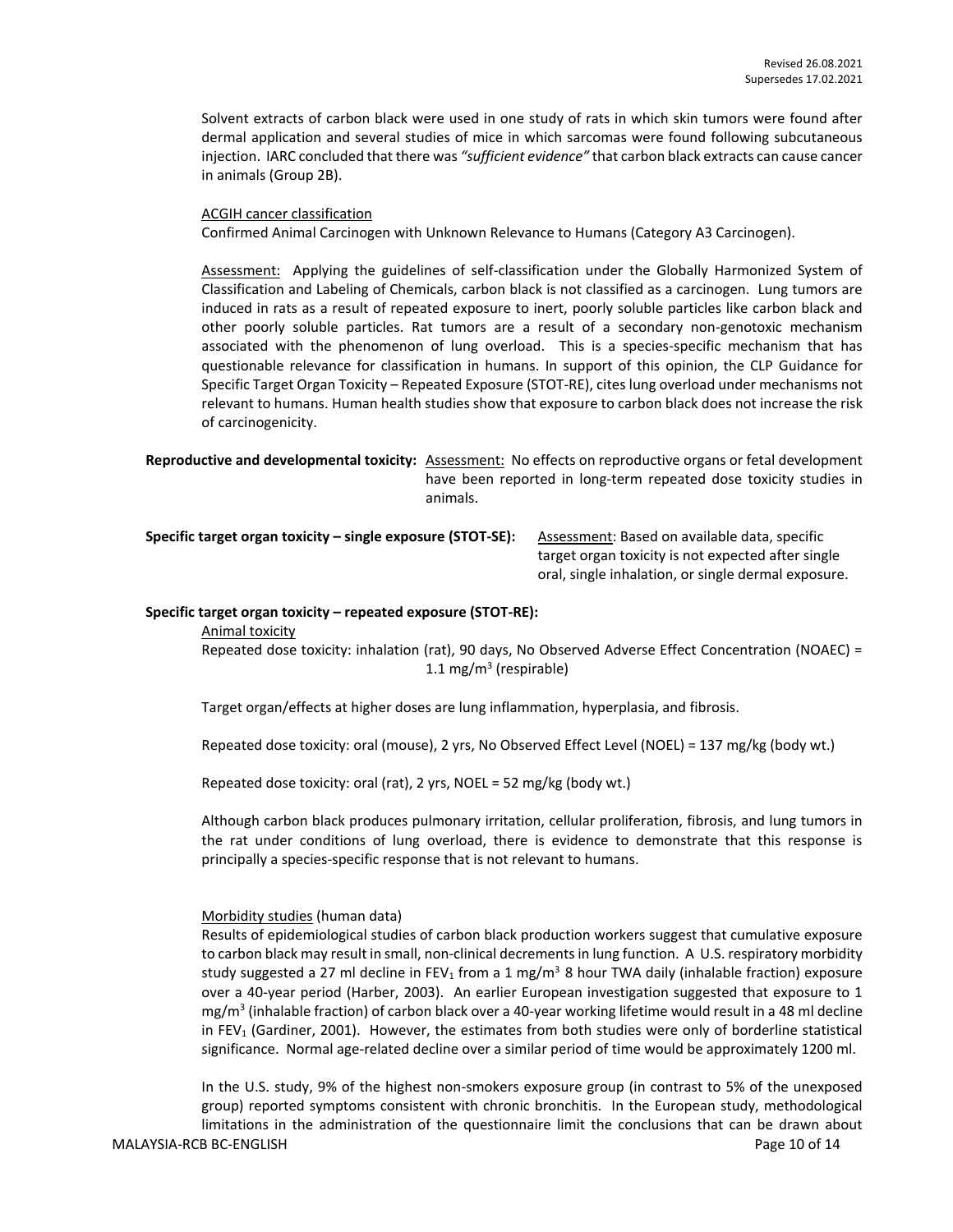reported symptoms. This study, however, indicated a link between carbon black and small opacities on chest films, with negligible effects on lung function.

#### Assessment:

**Inhalation** - Applying the guidelines of self-classification under GHS, carbon black is not classified under STOT-RE for effects on the lung. Classification is not warranted on the basis of the unique response of rats resulting from "lung overload" following exposure to poorly soluble particles such as carbon black. The pattern of pulmonary effects in the rat, such as inflammation and fibrotic responses, are not observed in other rodent species, non-human primates, or humans under similar exposure conditions. Lung overload does not appear to be relevant for human health. Overall, the epidemiological evidence from well-conducted investigations has shown no causative link between carbon black exposure and the risk of non-malignant respiratory disease in humans. A STOT-RE classification for carbon black after repeated inhalation exposure is not warranted.

**Oral:** Based on available data, specific target organ toxicity is not expected after repeated oral exposure.

**Dermal:** Based on available data and the chemical-physical properties (insolubility, low absorption potential), specific target organ toxicity is not expected after repeated dermal exposure.

#### Aspiration hazard: Assessment: Based on industrial experience and the available data, no aspiration hazard is expected.

|      | <b>SECTION 12: Ecological information</b> |                                                                                                             |
|------|-------------------------------------------|-------------------------------------------------------------------------------------------------------------|
| 12.1 | Toxicity                                  |                                                                                                             |
|      | Aquatic toxicity:                         |                                                                                                             |
|      | Acute fish toxicity:                      | LCO (96 h) 1000mg/l, Species: Brachydanio rerio (zebrafish), Method:<br>OFCD Guideline 203                  |
|      | Acute invertebrate toxicity:              | EC50 (24 h) > 5600 mg/l, Species: Daphnia magna (waterflea),<br>Method: OECD Guideline 202                  |
|      | Acute algae toxicity:                     | EC50 (72 h) >10,000 mg/l, NOEC 10,000 mg/l, Species: Scenedesmus<br>subspicatus, Method: OECD Guideline 201 |
|      | Activated sludge:                         | ECO (3 h) > 400 mg/l, EC10 (3h): ca. 800 mg/l, Method: DEV L3 (TTC<br>test)                                 |

#### 12.2 Persistence and degradability Not soluble in water. Expected to remain on soil surface. Not expected to degrade.

### 12.3 Bioaccumulative potential Not expected because of the physicochemical properties of the substance.

- 12.4 Mobility in soil Not expected to migrate. Insoluble.
- 12.5 Results of PBT and vPvB assessment Carbon black is not a PBT or a vPvB.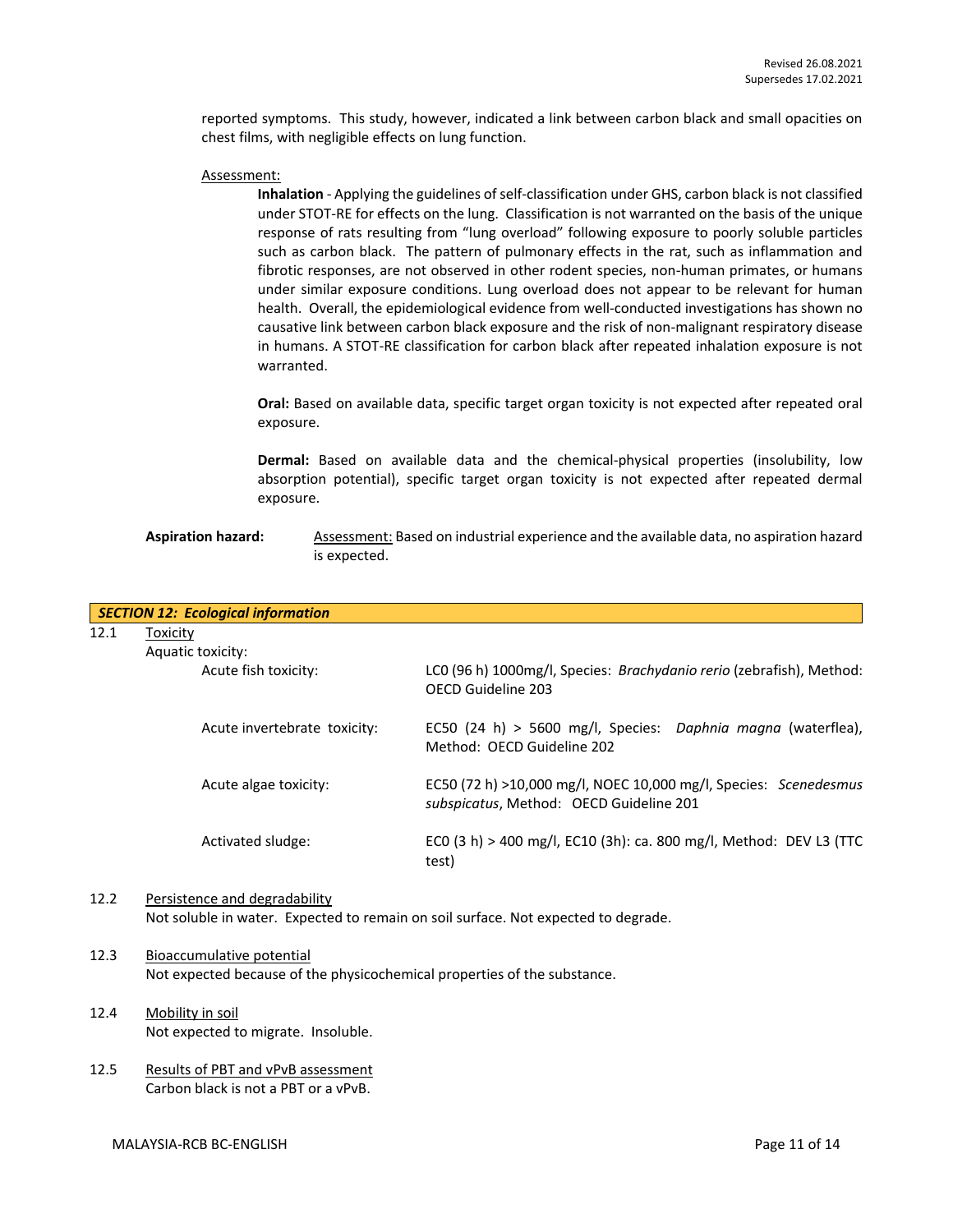#### 12.6 Other adverse effects Not available.

| <b>SECTION 13: Disposal considerations</b> |                                          |                                                                                                                                                  |  |  |
|--------------------------------------------|------------------------------------------|--------------------------------------------------------------------------------------------------------------------------------------------------|--|--|
| 13.1                                       | Waste treatment methods                  |                                                                                                                                                  |  |  |
| Product disposal:                          |                                          | Product should be disposed of in accordance with the regulations issued by the<br>appropriate federal, provincial, state, and local authorities. |  |  |
|                                            | Brazil:                                  | Considered as a Class IIA waste – not inert.                                                                                                     |  |  |
|                                            | Canada:                                  | Not a hazardous waste under provincial regulations                                                                                               |  |  |
|                                            | EU:                                      | EU Waste Code No. 061303 per Council Directive 75/422/EEC                                                                                        |  |  |
|                                            | USA:                                     | Not a hazardous waste under U.S. RCRA, 40 CFR 261.                                                                                               |  |  |
|                                            | Container/Packaging disposal:            | Empty packaging must be disposed of in accordance with national and local<br>laws.                                                               |  |  |
|                                            | <b>SECTION 14: Transport information</b> |                                                                                                                                                  |  |  |
|                                            |                                          | The International Carbon Black Association organized the testing of seven ASTM reference carbon blacks according to the                          |  |  |

UN method, Self-Heating Solids. All seven reference carbon blacks were found to be "Not a self-heating substance of Division 4.2." The same carbon blacks were tested according to the UN method, Readily Combustible Solids and found to be "Not a readily combustible solid of Division 4.1;" under current UN Recommendations on the Transport of Dangerous Goods.

The following organizations do not classify carbon black as a "hazardous cargo" if it is "carbon, non-activated, mineral origin." Birla Carbon's carbon black products meet this definition.

|      | <u>DOT</u>                                                                                     | <b>IMDG</b>                                                               | <b>RID</b>                                                                | <b>ADR</b>                    | ICAO (air) | <b>IATA</b>                                                          |  |  |
|------|------------------------------------------------------------------------------------------------|---------------------------------------------------------------------------|---------------------------------------------------------------------------|-------------------------------|------------|----------------------------------------------------------------------|--|--|
|      | 14.1                                                                                           | UN/ID No                                                                  | Not regulated                                                             |                               |            |                                                                      |  |  |
|      | 14.2                                                                                           | Proper shipping name                                                      | Not regulated                                                             |                               |            |                                                                      |  |  |
|      | 14.3                                                                                           | Hazard class                                                              | Not regulated                                                             |                               |            |                                                                      |  |  |
|      | 14.4                                                                                           | Packing group                                                             | Not regulated                                                             |                               |            |                                                                      |  |  |
|      |                                                                                                | <b>SECTION 15: Regulatory information</b>                                 |                                                                           |                               |            |                                                                      |  |  |
| 15.1 | Safety, health and environmental regulations/legislation specific for the substance or mixture |                                                                           |                                                                           |                               |            |                                                                      |  |  |
|      | European Union:                                                                                |                                                                           |                                                                           |                               |            |                                                                      |  |  |
|      |                                                                                                | Indication of danger:                                                     |                                                                           |                               |            | Not a hazardous substance according to Regulation (EC) No 1272/2008. |  |  |
|      | <b>National Regulations:</b>                                                                   |                                                                           |                                                                           |                               |            |                                                                      |  |  |
|      |                                                                                                | Germany:                                                                  | Water hazard class (WGK): nwg (not water endangering)<br>WGK Number: 1742 |                               |            |                                                                      |  |  |
|      | Switzerland:<br>Swiss Poison Class: tested and found to be not toxic. G-8938.                  |                                                                           |                                                                           |                               |            |                                                                      |  |  |
|      |                                                                                                | International Inventories:                                                |                                                                           |                               |            |                                                                      |  |  |
|      |                                                                                                | Carbon black, CAS number 1333-86-4, appears on the following inventories: |                                                                           |                               |            |                                                                      |  |  |
|      |                                                                                                | Australia:                                                                | <b>AICS</b>                                                               |                               |            |                                                                      |  |  |
|      |                                                                                                | Canada:                                                                   | <b>DSL</b>                                                                |                               |            |                                                                      |  |  |
|      |                                                                                                | China:                                                                    | <b>IECSC</b>                                                              |                               |            |                                                                      |  |  |
|      |                                                                                                | Europe (EU):                                                              |                                                                           | EINECS (EINECS-RN: 215-609-9) |            |                                                                      |  |  |
|      |                                                                                                | Japan:                                                                    | <b>ENCS</b>                                                               |                               |            |                                                                      |  |  |
|      |                                                                                                | Korea:                                                                    | <b>KECI</b>                                                               |                               |            |                                                                      |  |  |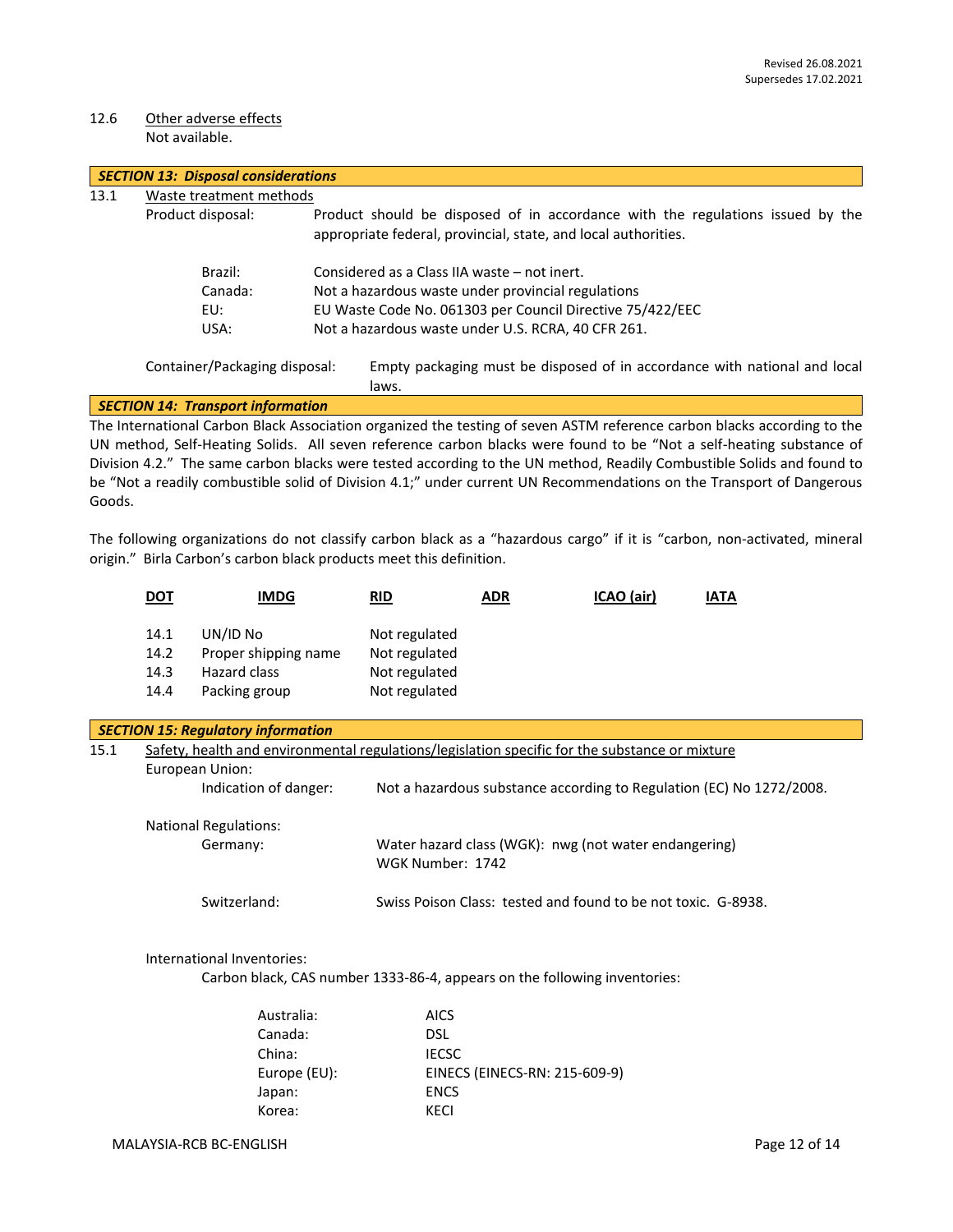| Philippines: | <b>PICCS</b> |
|--------------|--------------|
| Taiwan:      | <b>TCSI</b>  |
| New Zealand: | NZIoC        |
| USA:         | <b>TSCA</b>  |

#### 15.2 Chemical Safety Assessment

EU Chemical Safety Assessment: Per Article 144.1 of the REACH Regulation, a Chemical Safety Assessment has been carried out for this substance.

EU Exposure Scenarios: Per Article 14.4 of the REACH Regulation, no exposure scenario has been developed, as the substance is not hazardous.

| <b>SECTION 16: Other Information</b> |                                  |                                    |                                    |  |  |  |  |
|--------------------------------------|----------------------------------|------------------------------------|------------------------------------|--|--|--|--|
| <b>Contact Information</b>           |                                  |                                    |                                    |  |  |  |  |
| Birla Carbon U.S.A., Inc.            | Birla Carbon Brasil Ltda.        | Birla Carbon Egypt S.A.E.          | Birla Carbon China (Weifang)       |  |  |  |  |
| 370 Columbian Chemicals Lane         | Estrada Renê Fonseca S/N         | El-Nahda Road                      | Co., Ltd.                          |  |  |  |  |
| Franklin, LA 70538-1149, U.S.A.      | Cubatão SP Brazil                | Amreya, Alexandria, Egypt          | <b>Binhai Economic Development</b> |  |  |  |  |
| Telephone +1 337 836 5641            | CEP 11573-904                    | +20 3 47 70 102                    | Zone                               |  |  |  |  |
|                                      | PABX Operator +55 13 3362 7100   |                                    | Weifang, Shandong, 262737,         |  |  |  |  |
|                                      |                                  |                                    | <b>PRC</b>                         |  |  |  |  |
|                                      |                                  |                                    | Telephone +86 (0536) 530 5978      |  |  |  |  |
| Birla Carbon U.S.A., Inc.            | Birla Carbon Italy S.R.L.        | Birla Carbon India Private Limited | Birla Carbon China (Jining) Co.    |  |  |  |  |
| 3500 South Road S                    | Via S Cassiano, 140              | K-16, Phase II, SIPCOT Industrial  | Ltd.                               |  |  |  |  |
| Ulysses, KS 67880-8103, U.S.A.       | I - 28069 San Martino di Trecate | Complex                            | No. 6, Chenguang Road, Jibei       |  |  |  |  |
| Telephone +1 620 356 3151            | (NO) Italy                       | Gummidipoondi-601201               | High-Tech Industry Park Zone       |  |  |  |  |
|                                      | Telephone +39 0321 7981          | Dist: Thiruvallur, Tamil Nadu      | Jining City, Shandong Province     |  |  |  |  |
|                                      |                                  | India                              | The People's Republic of China,    |  |  |  |  |
|                                      |                                  | +91 44 279 893 01                  | 272000                             |  |  |  |  |
|                                      |                                  |                                    | Telephone +86 (0537) 677 9018      |  |  |  |  |
| Birla Carbon Canada Ltd.             | Birla Carbon Hungary Ltd.        | Birla Carbon India Private Limited | Birla Carbon Korea Co., Ltd.       |  |  |  |  |
| 755 Parkdale Ave. North              | H - 3581 Tiszaújváros            | Village Lohop, Patalganga,         | #1-3, Ulha-Dong                    |  |  |  |  |
| P.O. Box 3398, Station C             | P.O.B. 61, Hungary               | Taluka: Khalapur                   | Yeosu city, cheonnam 555-290,      |  |  |  |  |
| Hamilton, Ontario L8H 7M2            | Telephone +36 49 544 000         | Dist.: Raigad 410207               | Korea                              |  |  |  |  |
| Canada                               |                                  | Maharashtra, India                 | Telephone 82-61-688-3330           |  |  |  |  |
| Telephone +1 905 544 3343            |                                  | +91 22 2192 250133                 |                                    |  |  |  |  |
| Birla Carbon Brasil Ltda.            | Birla Carbon Spain, S.L.U.       | Birla Carbon India Private Limited | Birla Carbon Thailand Public Co.   |  |  |  |  |
| Via Frontal km, 1, S/N. Polo         | Carretera Gajano-Pontejos        | Murdhwa Industrial Area            | Ltd.                               |  |  |  |  |
| Petroquimico                         | 39792 Gajano, Cantabria          | P.O. Renukook, Dist: Sonebhadra    | 44 M.1, T. Posa, A. Muang          |  |  |  |  |
| Camaçari Bahia Brazil                | Apartado 283, Santander, Spain   | U.P. Pin $-231217$                 | Angthong 14000                     |  |  |  |  |
| CEP 42.810-320                       | Telephone +34 942 503030         | India                              | +66 35 672 150-4                   |  |  |  |  |
| Telephone +55 71 3616 1100           |                                  | +91 5446 252 387/88/89/90/91       |                                    |  |  |  |  |

#### References:

Borm, P.J.A., Cakmak, G., Jermann, E., Weishaupt C., Kempers, P., van Schooten,FJ., Oberdorster, G., Schins, RP. (2005) Formation of PAH-DNA adducts after in-vivo and vitro exposure of rats and lung cell to different commercial carbon blacks. Tox.Appl. Pharm. 1:205(2):157-67.

Buechte, S, Morfeld, P, Wellmann, J, Bolm-Audorff, U, McCunney, R, Piekarski, C. (2006) Lung cancer mortality and carbon black exposure – A nested case-control study at a German carbon black production plant. J.Occup. Env.Med. 12: 1242-1252.

Dell, L, Mundt, K, Luipold, R, Nunes, A, Cohen, L, Heidenreich, M, Bachand, A. (2006) A cohort mortality study of employees in the United States carbon black industry. J.Occup. Env. Med. 48(12): 1219-1229.